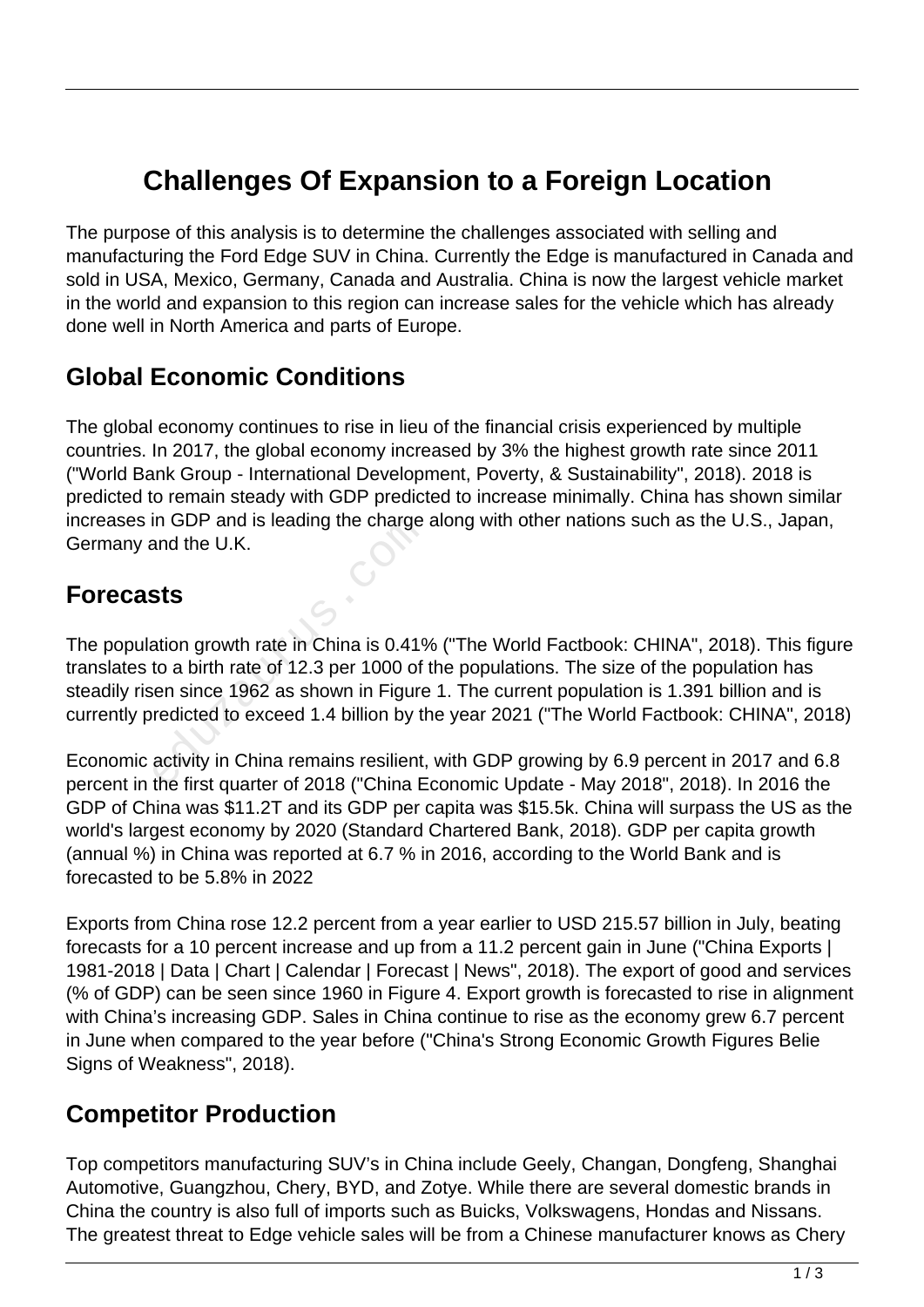who began production in 1997. China's most frequently sold SUV's are shown

### **Forecast Sales**

Vehicle sales in China have been on a steady rise since 2008 with passenger vehicles increasing from 6.76 million per year to 24.72 million units sold in 2017 as shown in Figure 7. China became the world's largest vehicle market in 2009 and continues to grow year over year ("China overtakes US in car sales", 2010). As the living standard and wages in China increase so does vehicle ownership. Being able to afford a car in China is not as challenging as it once was. People with an average salary can now afford to buy an inexpensive car in China.

#### **Types of Economy**

There are several types of economies that exist such as closed, mixed, and market. A closed economy is one where the country does not allow any imports to enter the country or any exports to leave the country. This type of economy is quite rare by today's standard due to globalization. The most common form of economy today is known as mixed where some portions of the economy are government controlled while others are decentralized and ran by private business and or individuals. A market economy is an economy in which there is little or no involvement from the government and individuals and businesses are free to do as they please in the market place simply operating under the laws of supply and demand.

China is currently operating with a mixed economy where a portion of the economy is controlled by the government and others are decentralized. For example, currently the Chinese government does not allow 100% foreign ownership of manufacturing plants in China. The greatest stake a foreign company can have in a China with a joint venture is 50%. Such is the case of Buick Envision automobile that is built in China by way of a joint venture between USA's GM and China's SAIC Motors. The most common on or occurring<br>the economy are government consiness and or individuals. A marke<br>ment from the government and inclusion<br>the market place simply operating<br>urrently operating with a mixed eco-<br>ernment and oth

## **Differences in Types of Economy**

A closed economy is one where the country does not allow any imports to enter the country or any exports to leave the country. This type of economy would serve no purpose to Ford Motor Company as the company's intent is to place a manufacturing facility in China to support China and Europe sales. The inability to export product would be a concern as well as the inability to import product in to the country to support production. China is by no means ready to be a closed economy in the area of automotive manufacturing. The required supply network is far too diverse and reaches areas well outside of China.

As for a mixed market that is something that Ford can live with however in the China auto industry that essentially means a joint venture. In order for a foreign investor to enter China a joint venture must exist between the state as well as Ford Motor Company. This is manageable however, Ford Motor Company is not accustomed to handing over half of a facility to a government body. A market economy would be idea for Ford Motor Company since there would be minimal interference by government bodies and Ford would be free to conduct business as it saw fit provided it obeyed by the laws of the land. This would provide much more operating freedom within the country however this is not consistent with the Chinese government's wishes for the time being.